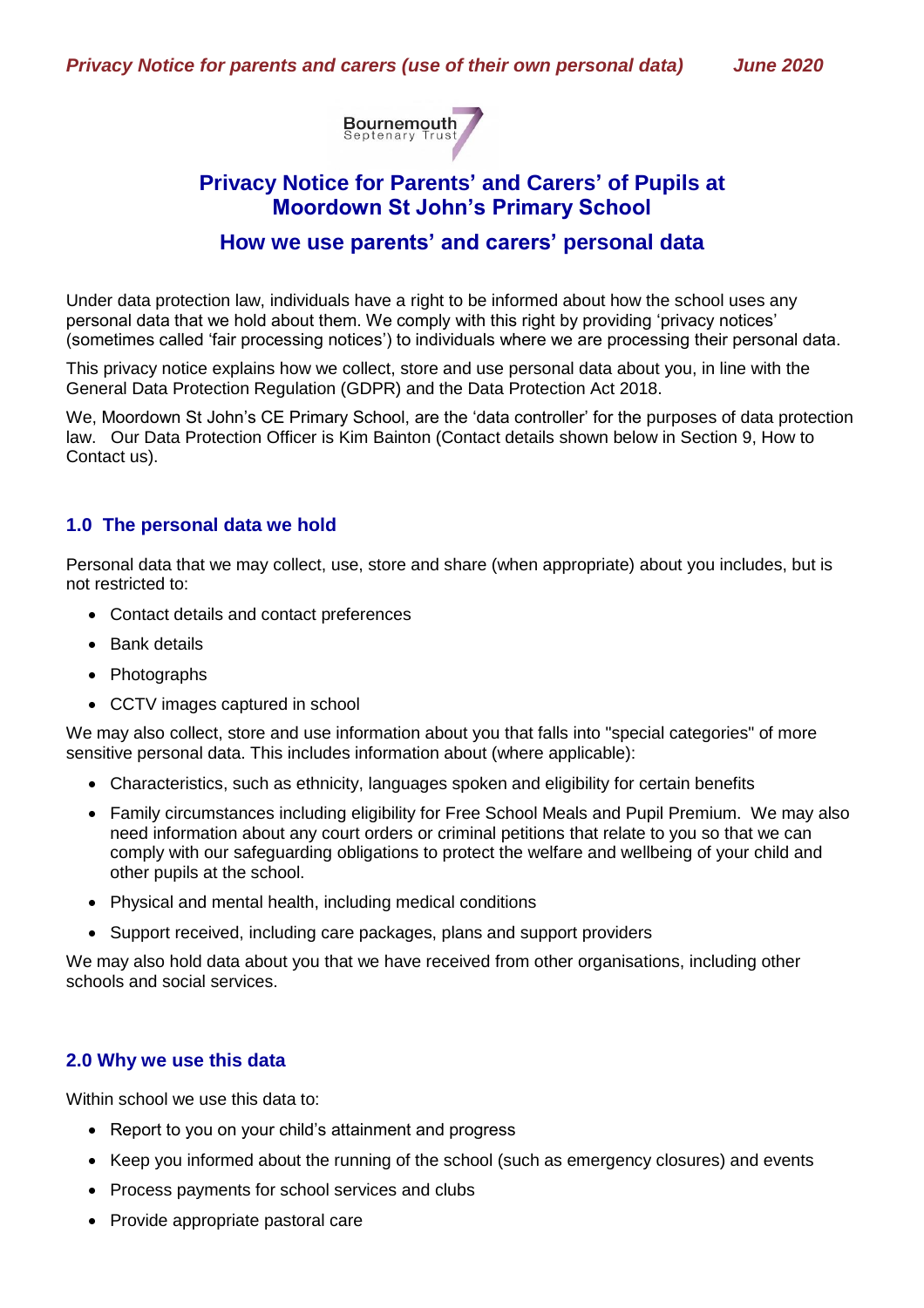- Provide free school meals, free school milk and uniform grants
- Protect pupil welfare
- Administer admissions' waiting lists
- Assess the quality of our services
- Carry out research
- Comply with our legal and statutory obligations

# **1.1 Use of your personal information for marketing purposes**

Moordown St John's Primary School may send you newsletters / marketing information by email or text promoting extra-curricular activities, school events, campaigns, charitable causes, and/or services that may be of interest to you. You can opt-out of receiving these emails and/or texts at any time by replying 'Unsubscribe' to any such communication, or by contacting our Data Protection Lead, Nicky Armstrong, via the School Office.

# **3.0 Our lawful basis for using this data**

We only collect and use your personal data when the law allows us to. Most commonly, we process it where:

- We need to comply with a legal obligation
- We need to perform an official task in the public interest
- We need to fulfil a contract we have entered into with you

Less commonly, we may also process your personal data in situations where:

- We have obtained consent to use it in a certain way
- We need to protect an individual's vital interests (protect their life)

Where you have provided us with consent to use your data, you may withdraw this consent at any time. We will make this clear when requesting your consent, and explain how you would go about withdrawing consent if you wish to do so.

Some of the reasons listed above for collecting and using your personal data overlap, and there may be several grounds which justify our use of your data.

We may also use sensitive personal data called "special category data" which requires more protection to keep it safe. This is often information you would not want to be widely known and is very personal to you. It includes:- religious beliefs, ethnicity, language, eligibility for certain benefits, court orders, criminal petitions, physical and/or mental health, support/care packages received

We will take extra care of this data. The legal reason for us to collect and use this personal information is:

- to perform our statutory duties and it is required by law
- for reasons of public interest.

.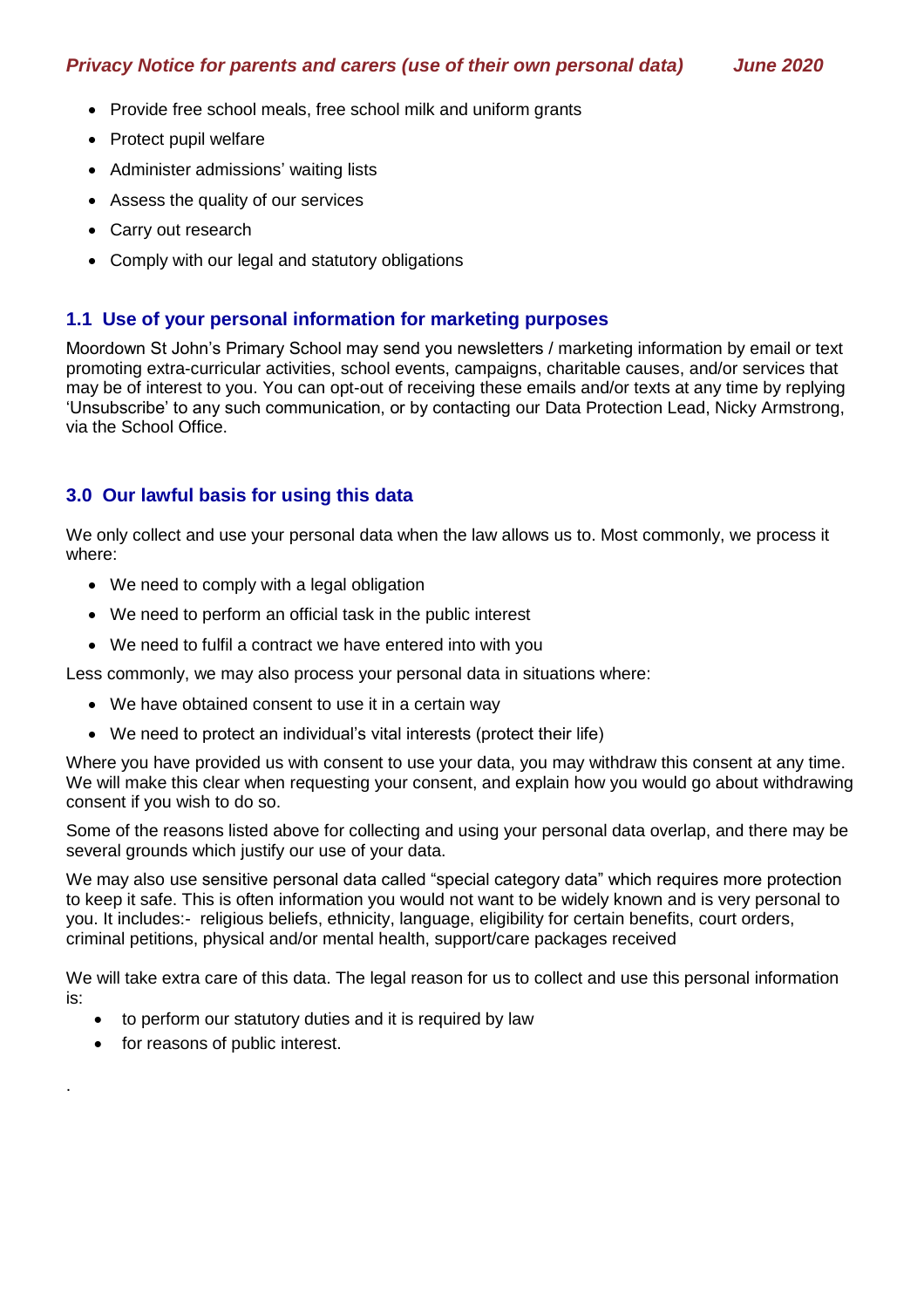# **4.0 Collecting your personal information**

While the majority of information we collect about you is mandatory, there is some information that can be provided voluntarily.

Whenever we seek to collect information from you, we make it clear whether you must provide this information (and if so, what the possible consequences are of not complying), or whether you have a choice.

## **5.0 How we store this data**

We keep personal information about you while your child is attending our school. We may also keep it beyond their attendance at our school if this is necessary in order to comply with our legal obligations. Our record retention schedule/records management policy sets out for how long we keep information. A copy of this is available from the School Office or may be downloaded from the Data Protection/GDPR section of our website

## **6.0 Data sharing**

We do not share information about you with any third party without consent unless the law and our policies allow us to do so.

Where it is legally required, or necessary (and it complies with data protection law), we may share personal information about you with:

- *Schools that the pupils attend after leaving us – to meet our obligations to share information*
- *The Academy Trust – for monitoring and school improvement purposes*
- *Our local authority – to meet our legal obligations to share certain information with it, such as safeguarding concerns, information about exclusions, information about children at risk of missing education*
- *Department for Education, other Government departments or agencies – to meet our legal obligations to share certain information*
- *Suppliers and service providers – to enable them to provide the service we have contracted them for (such as provision of free school milk/free school meals)*
- *Financial organisations – to enable payments to parents/carers such as grants towards school uniform*
- *Survey and research organisations – such as for statistical analysis/school improvement*
- *Health authorities – such as to provide support/advice*
- *Security organisations – such as for the security of the school and safeguarding of pupils*
- *Health and social welfare organisations – such as to provide support/advice*
- *Professional bodies, advisors and consultants – such as for school improvement*
- *Charities and voluntary organisations – such as to provide support/advice*
- *Police forces, courts, tribunals – such as for the prevention/detection of crime or fraud; or there is an issue with a parent/carer that puts the safety of our pupils or staff at risk*
- *Other people with Parental Responsibility – such as to meet our legal obligations to report on pupil progress*
- *NHS Track and Trace Covid 19 – to report on those in close contact with anyone who has tested positive for Covid-19 within the setting.*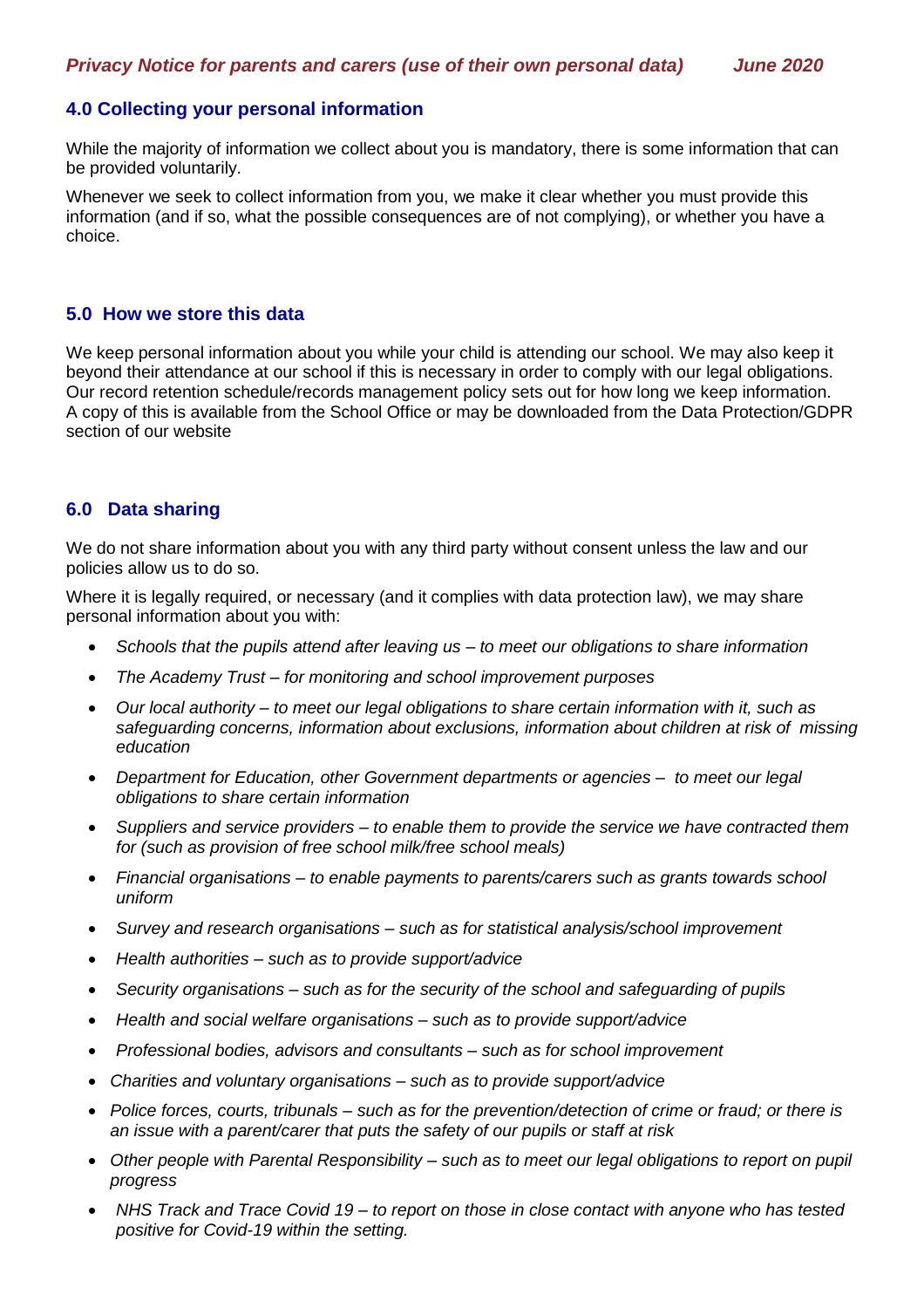We may also share basic data in order to set up:

- Electronic messaging/communication services for parents/carers
- Online parents' evening booking system
- Online payments services
- Online safeguarding reporting

As part of the statutory school inspection process, we are required to share information with our regulators, OfSTED and SIAMS (Statutory Inspection of Anglican and Methodist Schools). Information may also be shared with our auditors. Where possible such data is anonymised before sharing.

Occasionally we may share information with the Health and Safety Executive as part of our legal obligation to report certain accidents/incidents/near misses under RIDDOR (Reporting of Injuries, Diseases and Dangerous Occurrences Regulations).

#### **Data sharing with NHS Track and Trace – Covid-19**

The law on protecting personally identifiable information, known as the General Data Protection Regulation (GDPR), allows Public Health England to use the personal information collected by NHS Test and Trace Service.

Therefore if required to do so by the NHS Track and Trace Services, Moordown St John's Primary School will provide the contact details of all children and adults that have been in close contact with anyone that has tested positive for Covid-19 within the setting.

This is in accordance with Article 6(1)(e)of the GDPR *'processing is necessary for the performance of a task carried out in the public interest'.*

For more information please see the following government guidance. <https://www.gov.uk/guidance/nhs-test-and-trace-how-it-works#how-nhs-test-and-trace-service-works>

<https://contact-tracing.phe.gov.uk/help/privacy-notice>

## **6.1 Transferring data internationally**

Where we transfer personal data to a country or territory outside the European Economic Area, we will do so in accordance with data protection law.

## **7.0 Your rights: requesting access to personal data (Subject Access Request)**

Individuals have a right to make a 'subject access request' to gain access to personal information that the school holds about them.

If you make a subject access request, and if we do hold information about you, we will:

- Give you a description of it
- Tell you why we are holding and processing it, and how long we will keep it for
- Explain where we got it from, if not from you
- Tell you who it has been, or will be, shared with
- Let you know whether any automated decision-making is being applied to the data, and any consequences of this
- Give you a copy of the information in an intelligible form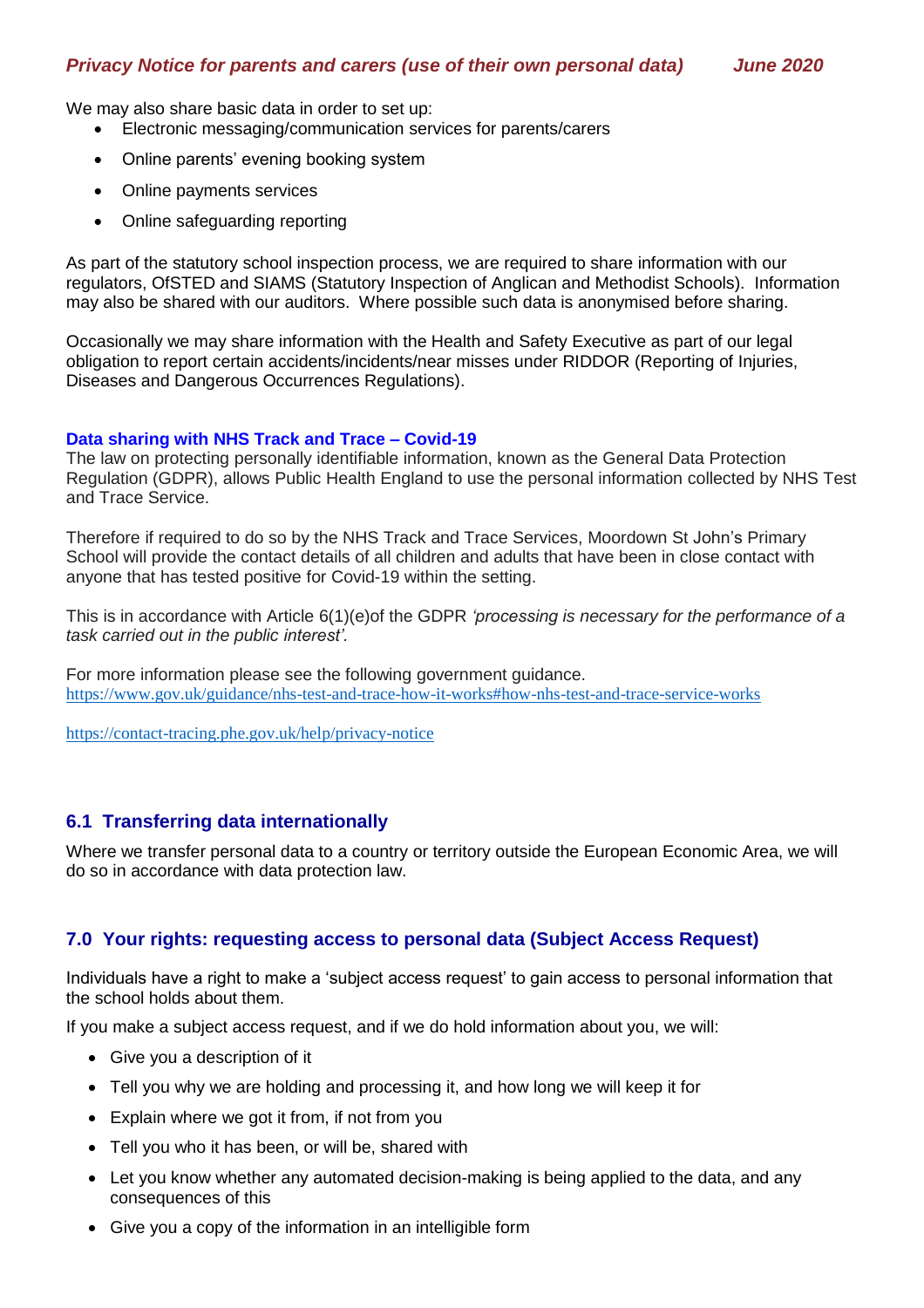You may also have the right for your personal information to be transmitted electronically to another organisation in certain circumstances.

If you would like to make a request, please contact our Data Protection Officer.

# **7.1 Your other rights regarding your data**

Under data protection law, individuals have certain rights regarding how their personal data is used and kept safe. You have the right to:

- Object to the use of your personal data if it would cause, or is causing, damage or distress
- Prevent your data being used to send direct marketing
- Object to the use of your personal data for decisions being taken by automated means (by a computer or machine, rather than by a person)
- In certain circumstances, have inaccurate personal data corrected, deleted or destroyed, or restrict processing
- Claim compensation for damages caused by a breach of the data protection regulations

To exercise any of these rights, please contact our data protection officer.

# **8.0 Complaints**

We take any complaints about our collection and use of personal information very seriously.

If you think that our collection or use of personal information is unfair, misleading or inappropriate, or have any other concern about our data processing, please raise this with our Data Protection Lead in the first instance; contact details are shown below.

#### **To make a complaint, please contact our Data Protection Officer, contact details are shown in Point 9.0 below**.

Alternatively, you can make a complaint direct to the Information Commissioner, see Point 10.0

## **9.0 How to contact us for further information**

If you would like further information or have a concern or complaint about how we are using your information, we would ask you to contact us:

Our school-based Data Protection lead is Nicky Armstrong (Admin & Personnel Manager) Telephone: 01202 527683 ext 202 Email [n.armstrong@st-johns.bournemouth.sch.uk](mailto:n.armstrong@st-johns.bournemouth.sch.uk) Nicky Armstrong, Moordown St John's CE Primary School, Vicarage Road, Bournemouth BH9 2SA

Our independent Data Protection Officer is Kim Bainton (School Business Manager, Kingsleigh Primary School) Telephone: 01202 528893 Email [kim.bainton@kingsleighprimary.co.uk](mailto:kim.bainton@kingsleighprimary.co.uk) Kim Bainton, Kingsleigh Primary School, Hadow Road, Bournemouth BH10 5HT